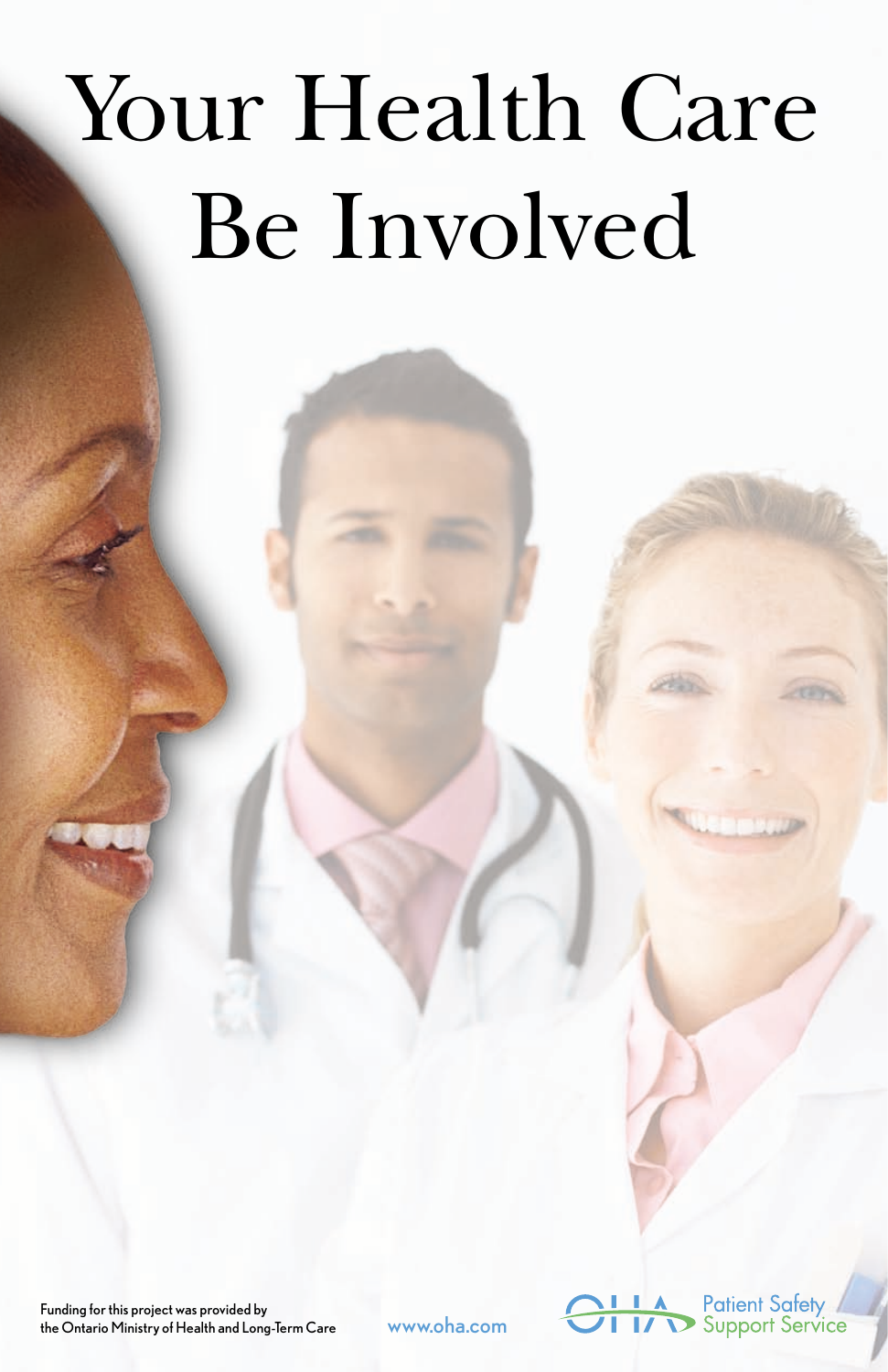

## $1.58$ e involved in your health care. Speak up if you have questions or concerns about your care.

One of the keys to getting the best health care is to be an active member of your health care team. This means taking part and being involved in every decision about your care. This also means asking a member of your health care team if you have questions so that you can make informed choices. It means coming prepared for your medical treatment and knowing what to do when you go home. And it means getting support from friends and family if you need it.

#### Getting support from family, friends, and others

It is often helpful to bring a family member or friend with you when you talk to your health care team. If you need an interpreter, ask in advance if there will be one there, or bring someone who can interpret for you.

#### What you should know

You should understand as much as you can about any:

- medical problem you have (your diagnosis)
- treatment or procedure that you will have
- medicine you should take and how to take it

#### Asking questions

Before you see your health care team, plan the questions you want to ask and write them down if you can. When you ask the questions, you may not understand the answers you get the first time. It is fine to ask again. You can say, "I'm not sure I understand what you said. Can you explain that to me again?" Also, ask where you can go for more information.

Here are some good ways to ask questions:

#### **Deciding about having a test or a treatment:**

- "Can you tell me more about my medical problem?"
- "What does this test or treatment involve?"
- "Could you explain it in a different way?" (such as drawing a picture)
- "What is the purpose of this test or treatment?"
- "Are there any other options?"
- "What should I do to get ready?"

#### **Planning for going home:**

- "What should I do when I go home?"
- "What should I tell my family about my care?"
- "Can I eat the same foods that I used to?"
- "When can I go back to work?"

#### **When you get a prescription for medicine:**

- "What is this medicine?"
- "What does the medicine do?"
- "What are the side effects? When do they appear?"
- "How many pills do I take and how often?"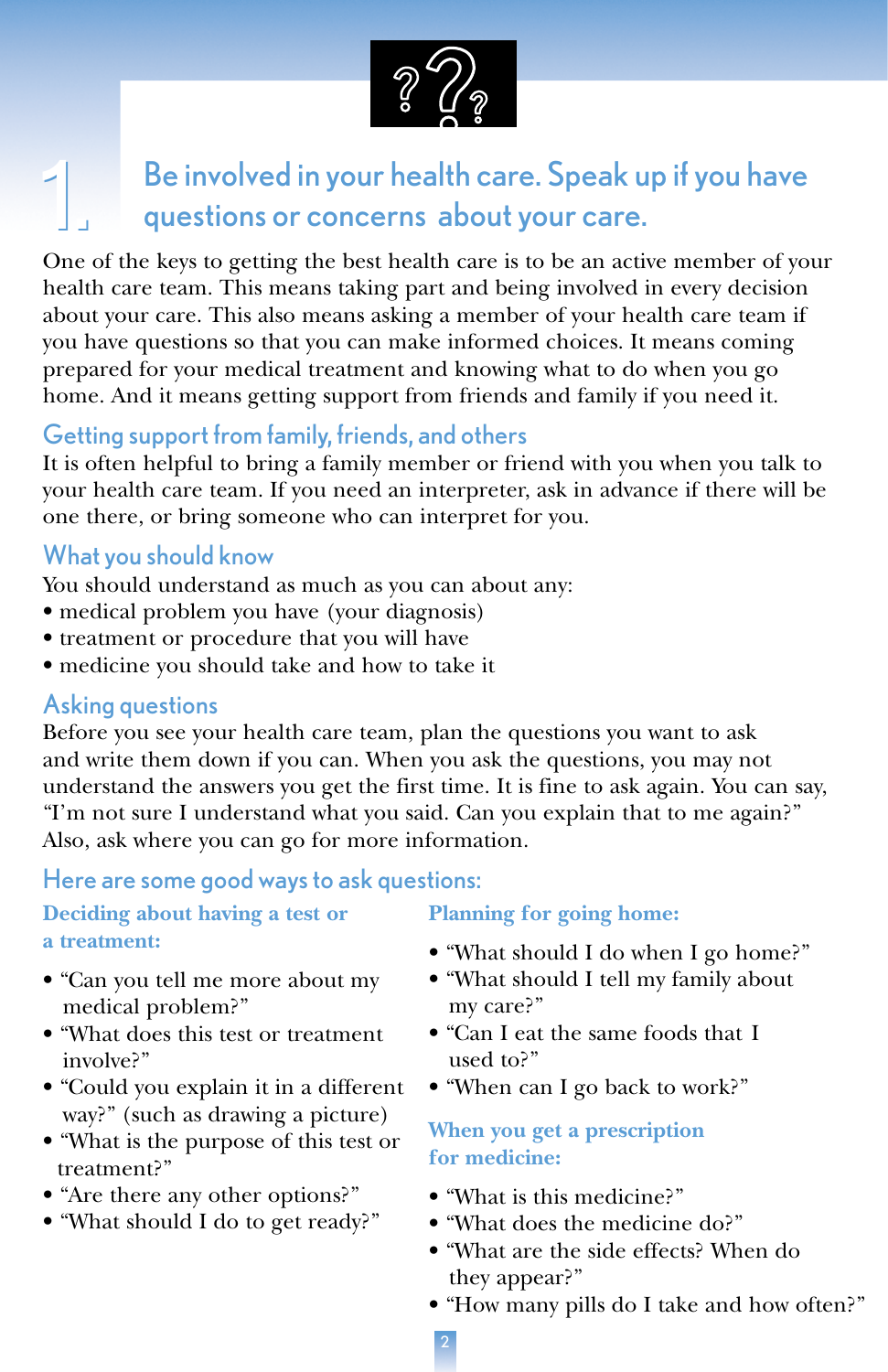

## Tell a member of your health care team about your past illnesses and your current health condition.

You are the one who knows the most about your health. Tell the members of your health care team everything you can, even if you think they already know, and even if you think it is not important.

#### Tell them if:

- you are not feeling well right now or have been sick lately
- you are taking any medicine
- you have had surgery or recent visits to the hospital
- you have seen another doctor or gone somewhere else for health care
- you have an ongoing illness like diabetes or heart disease
- there is an illness that runs in your family, such as high blood pressure, asthma, or cancer
- you have an addiction such as smoking, drugs, or alcohol

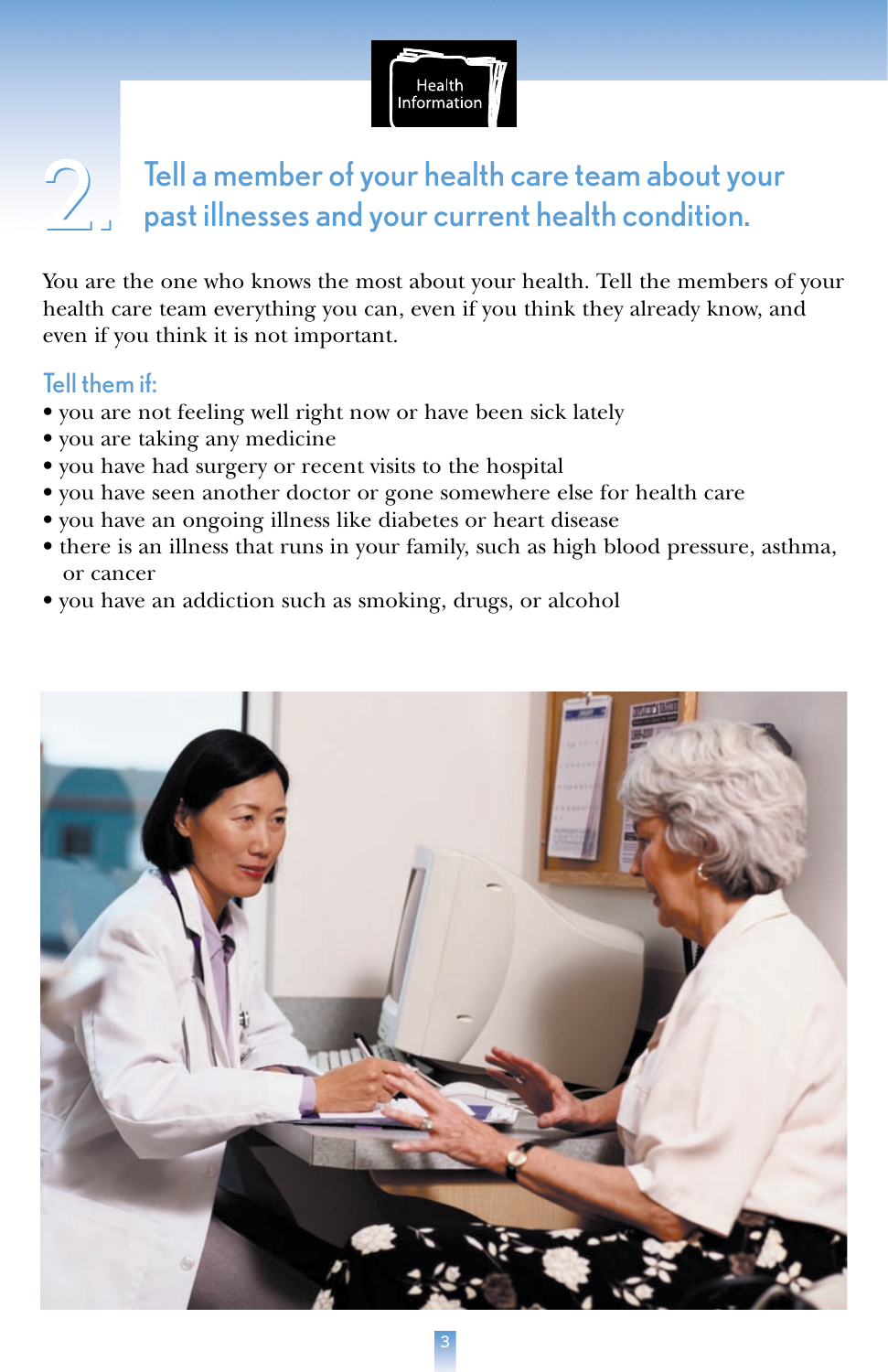

## $\text{3.3.5}$  Bring all of your medicines with you when you go to the hospital or to a medical appointment. the hospital or to a medical appointment.

Some medicines combine with each other in your body and produce bad reactions. To protect you, your health care team must know about everything you take. This includes the drugs you take with a doctor's prescription. It also includes other medicines you buy, such as:

- vitamins
- herbs and herbal remedies
- food supplements
- 'over the counter' or non-prescription medicine you buy at the drugstore

When you are going to the hospital or to the medical appointment, put all of your medicines in a bag and take them with you. Always keep your medicine in the bottle it came in.

If you cannot bring the medicines with you, another good thing to do is to keep a list of everything you take. Keep this list up to date and bring this list with you when you go to the hospital or to a medical appointment. Your doctor and pharmacist can help you make this list.

Be sure to tell a member of your health care team if you get prescriptions from more than one doctor. Work with your team to keep your medicines up to date, so that you stop taking anything you no longer need.

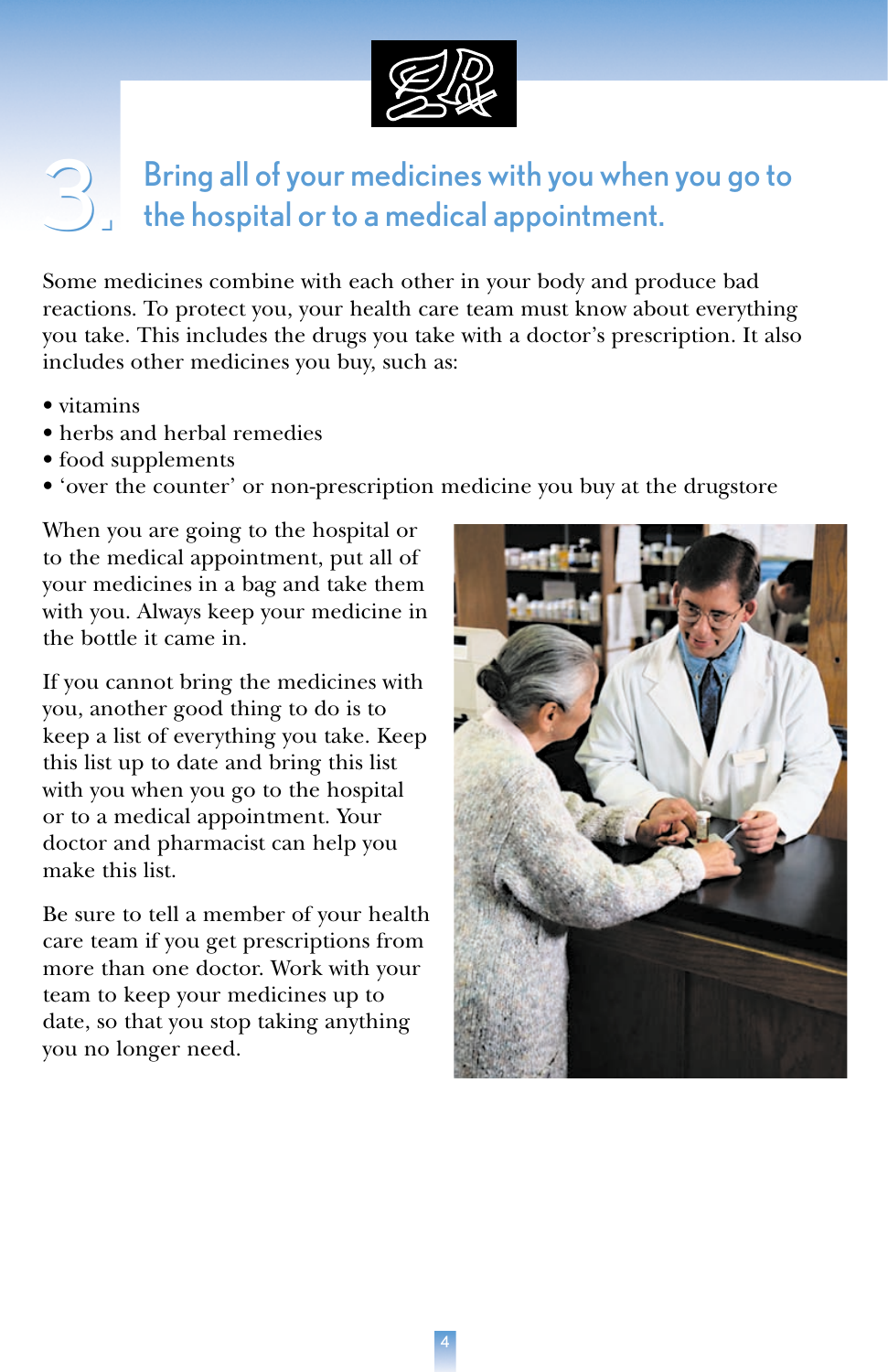

## Tell a member of your health care team if you have ever had an allergic or bad reaction to any medicine or food.

If you get sick, your health care team may have to act fast. Before they give you any medicine, they need to know if you could have a bad reaction to it. That's why you should tell them in advance about any allergy or reaction you have ever had to any medicine or food.

Reactions can include rashes, headaches, breathing trouble, and feeling sick. Because some medicines have food in them (such as the eggs used in the flu shot), be sure to talk about your food allergies too. Tell a member of your team right away if a new medicine makes you feel unwell. If you do not know if you have allergies, you can get tested.

Some people have reactions to anaesthetics - the drugs used to put them to sleep or stop pain during surgery. If you have ever had a reaction, tell your family and your health care team in case you need surgery again.

Don't wait until you get sick to tell people about your allergies. Some people wear an ID bracelet such as MedicAlert™. This tells the health care team about your allergies when you can't tell them yourself.

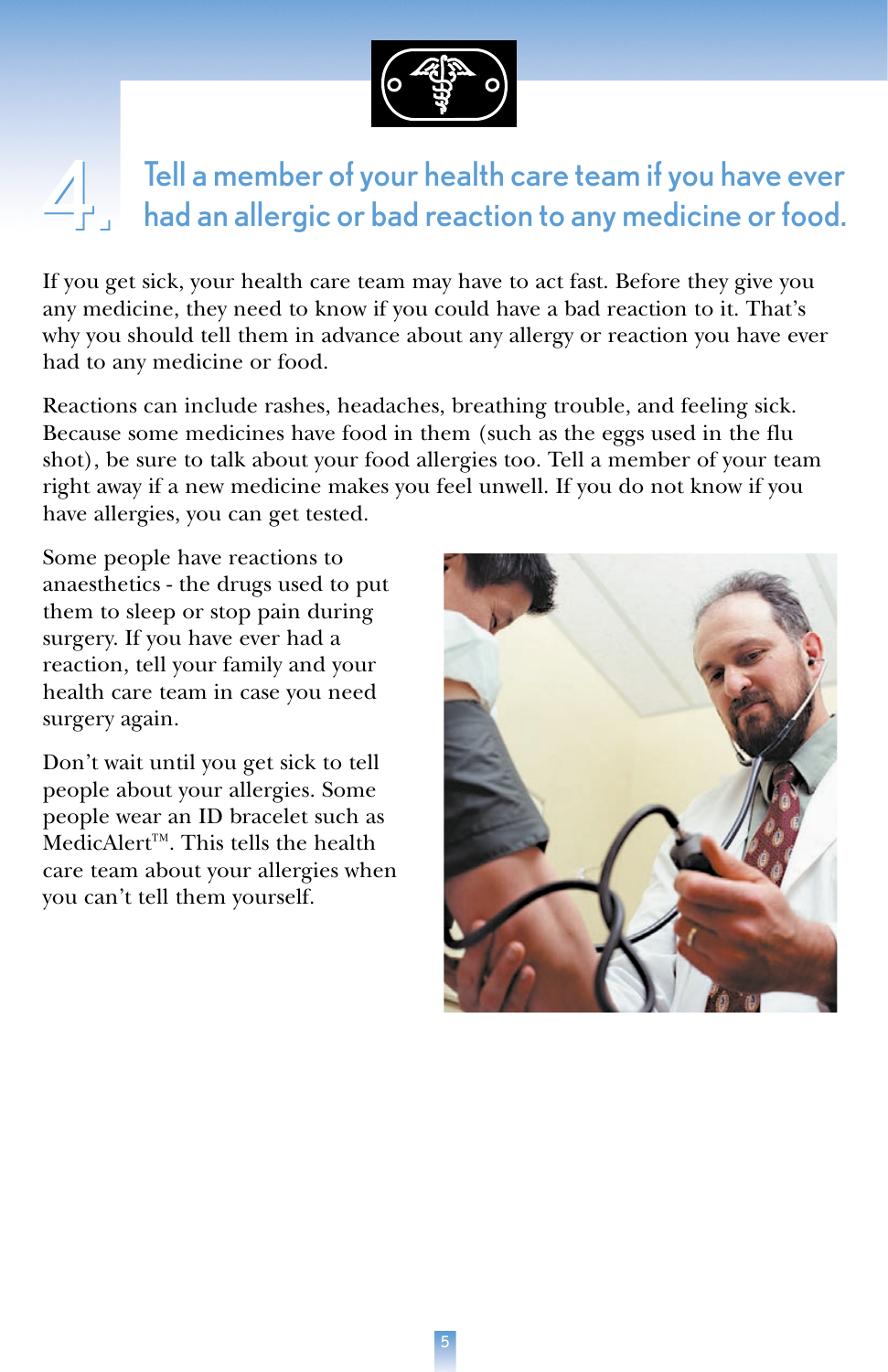

## $\sum_{n=1}^{\infty}$  Make sure you know what to do when you go home<br>from the hospital or from your medical appointment.

When you are getting ready to go home from the hospital or after a medical treatment ask as many questions as you can to make sure you understand:

- what treatment you received
- whether you will have to pick up a prescription before you go home
- what kind of transportation you will need to get home
- the type of care you will need at home and if you will need someone to stay with you
- what symptoms to watch for and who to call if something does not feel right
- whether someone will be making a plan with you for home care
- what medicine you must take, how to take it, and any side effects
- what foods you should eat and not eat
- when you can go back to normal activities, such as work, school, exercise, and driving
- what follow-up appointments you will need and who will make them

You can write this information down or it may be helpful to have a family member or friend with you. They can help you to write down everything you should know about your care. Included in this brochure is a summary form that you can use to write down important information about your care at home.

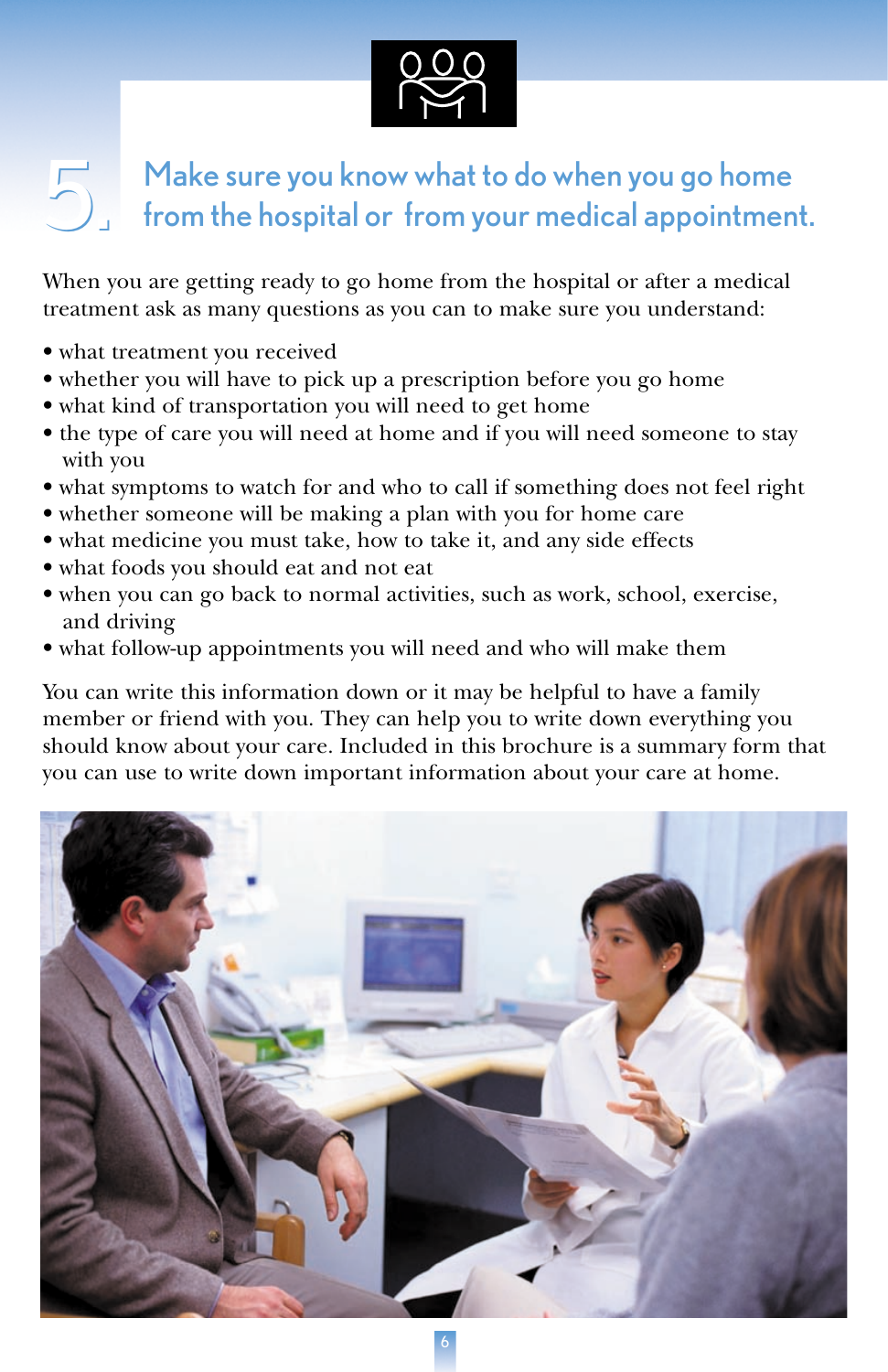## Your health care team includes:

**Doctors** Nurses Pharmacists Physiotherapists Occupational Therapists **Dieticians** Respiratory Therapists Social Workers Speech Language Pathologists Audiologists Medical Radiation Technologists Medical Laboratory Technologists Psychologists Midwives **Dentists Optometrists** Opticians

Chiropodists Massage Therapists Chiropractors **Denturists** Dental Hygienists Dental Technologists